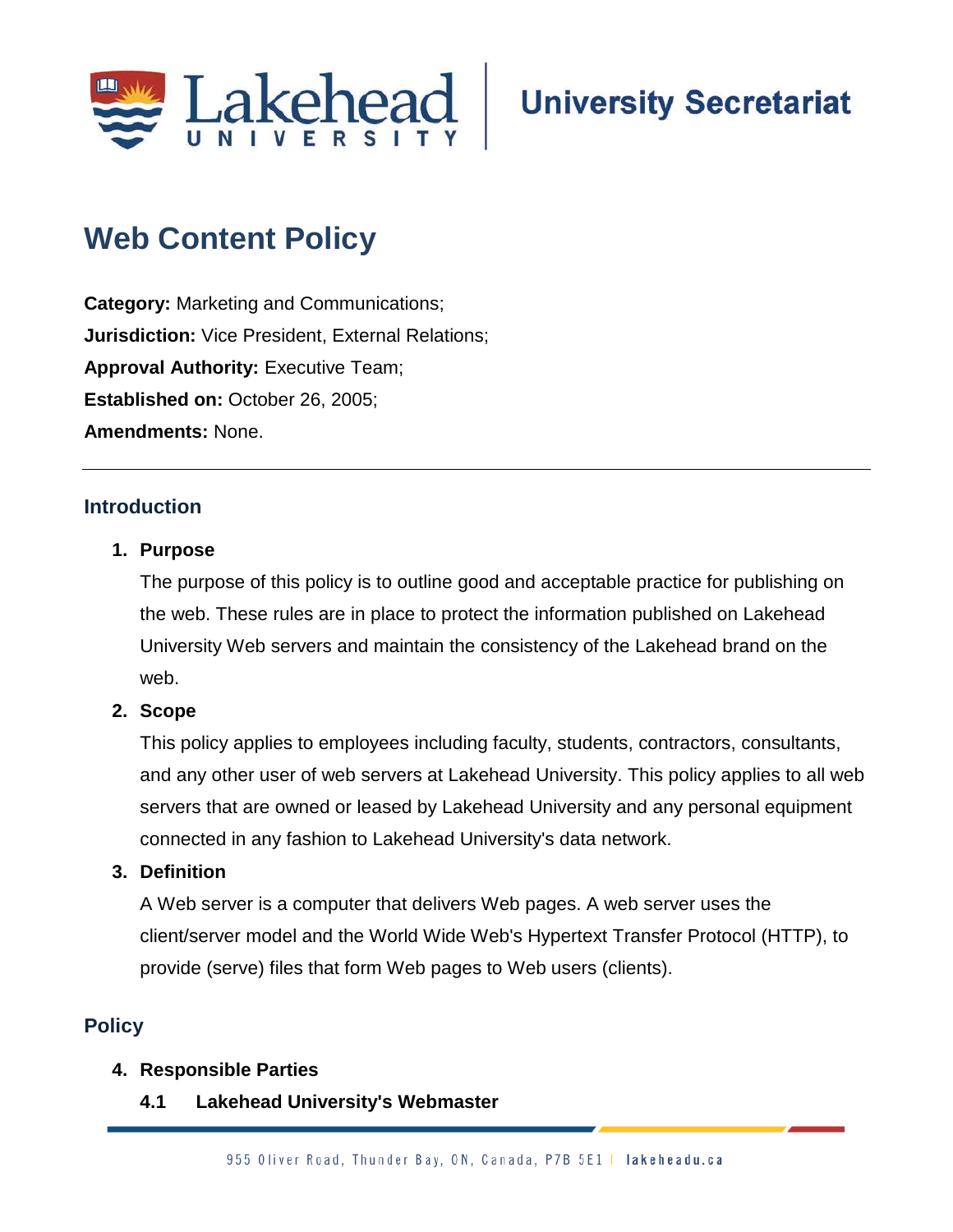The Office of Communications is responsible for the Lakehead U homepage, A-Z index, sitemap, contact us, search, About Lakehead U, Annual Report, and Office of Communications Website, as well as for issues related to content, policy, accessibility, and connectivity for all web pages hosted on the Lakehead University network. The Webmaster can be contacted at webmaster@lakeheadu.ca

# **4.2 Academic or administrative department or unit, Students, Faculty, Staff, and other professionals associated with the university**

Each academic or administrative department or unit is responsible for the content and maintenance of its own website, and for complying with established University web policies and guidelines. Maintenance in this connection means keeping existing content current, adding new content when necessary, deleting obsolete content, and making corrections.

Faculty, staff, qualified students, and other professionals associated with Lakehead University, who establish or have access to web pages hosted on Lakehead University network, are personally responsible for the content and maintenance of their web pages, and are required to comply with University policies, including content and design.

# **4.3 Other Lakehead U-affiliated web pages**

Other Lakehead U-affiliated web pages are pages such as, but not limited to, ICR Discoveries or LUSU clubs. Any member of a project, group, organization or other unit that has a website affiliated with Lakehead U is responsible for the content and maintenance of its own website, and for complying with the established University web and other policies.

# **5. Design**

If the site belongs to a department, faculty, or centre, a link to the relevant faculty/centre site is mandatory. Departmental websites such as those identified in 4.2 must comply with institutional design and branding guidelines as outlined in the Visual Identity Program.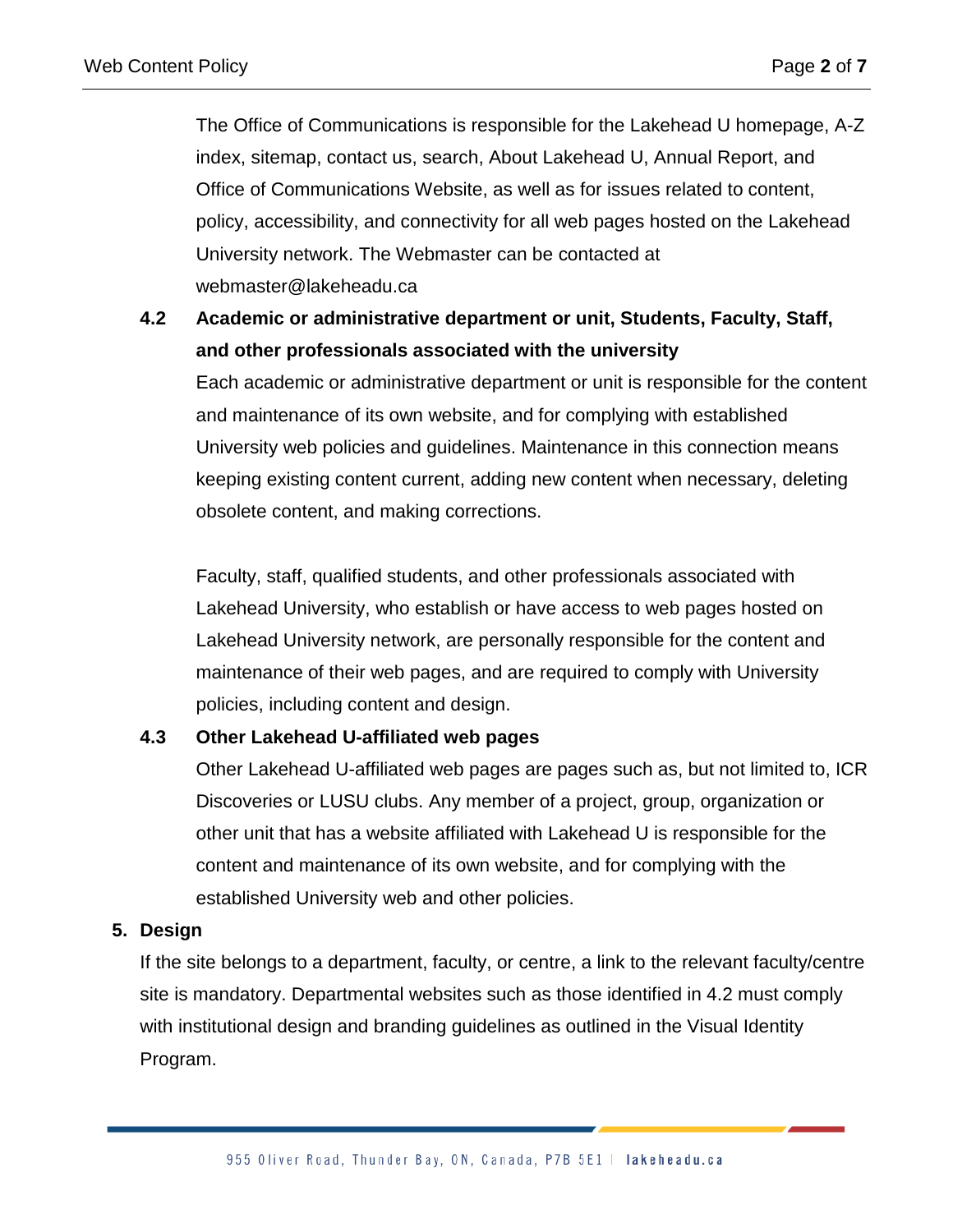Individual pages as identified in 4.2 must comply with institutional guidelines and must at minimum include the following:

- Proper use of Lakehead University Wordmark refer to Visual Identity Program on the web under Communications
- Contact information (including address, phone number, and email or contact form)
- Contact information for the person responsible for the website (including address, phone number, and email or contact form)
- Link to the Lakehead U home page
- Last date updated
- Copyright notice
- Use the proper Lakehead U colours and font as identified in the Visual Identity Program

# **6. Hosting**

Official Lakehead University information should be hosted on reliable and regularly backed-up servers, which are available at all times, subject to routine maintenance requirements.

# **7. Legal Requirements**

All web pages accessible through Lakehead U's computer networks must comply with University policies and regulations, and with federal and provincial law, including but not limited to this policy, the Lakehead University's Code of Computer Practice, Policy Regarding Devices Connected to the Lakehead University Network, and Proper Use of University Property.

# **7.1 Use of Copyright Material**

Intellectual and graphical material is subject to the provisions of Canadian copyright and trade-mark laws. If a substantial part of a copyrighted document or image is to be reproduced on a website, prior permission from the copyright owner must be obtained in writing. This applies whether the site is on an intranet, accessible only to members of an organization, or the Internet. The permission shall be sufficient such that it grants Lakehead University and the person drafting and maintaining the web site a broad license to use and redistribute the material.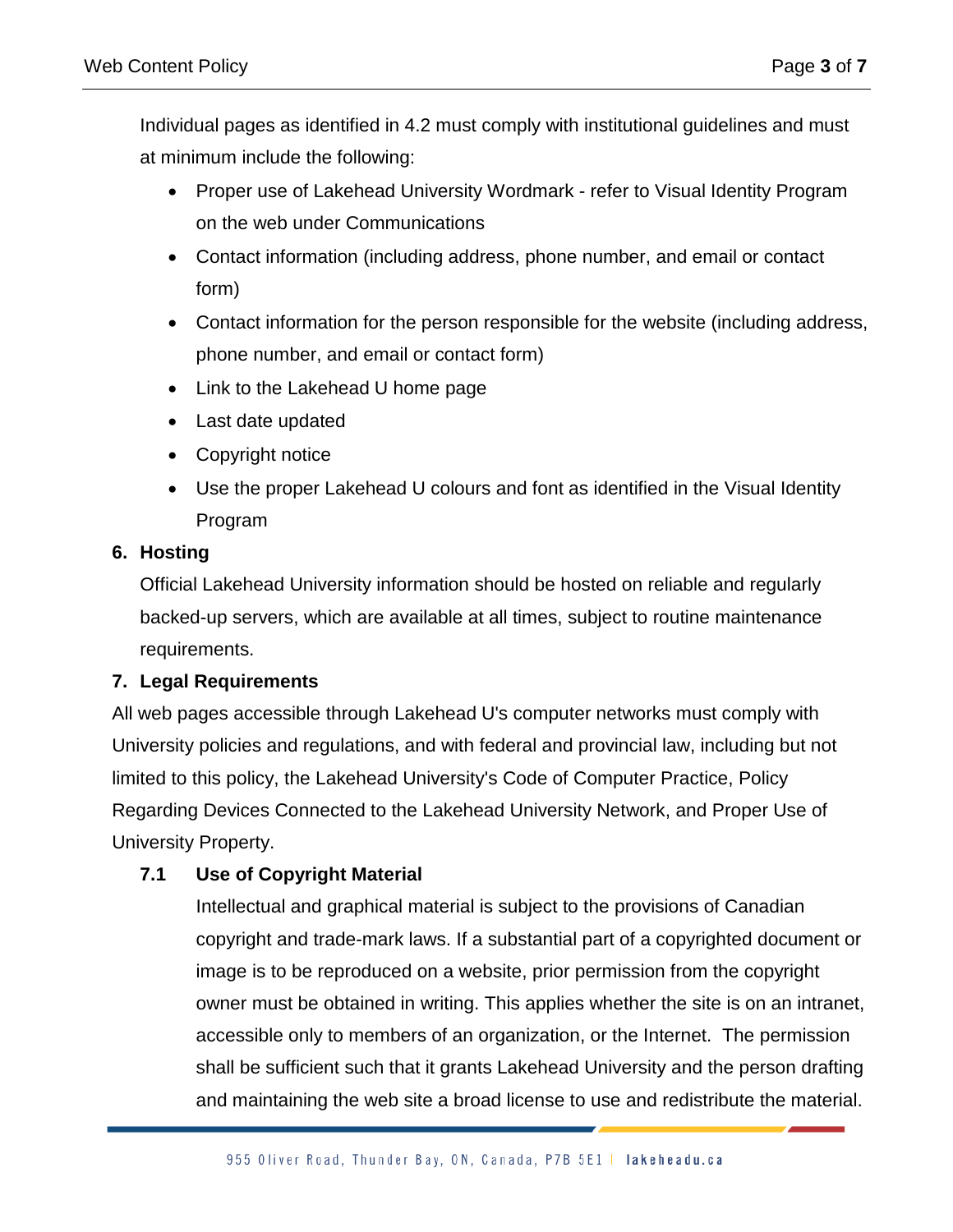Additional precautions must be followed when dealing with material protected by trademarks. In any event, when in doubt, please contact Lakehead's Manager, Technology Transfer, for assistance.

Fair dealing for research or private study, criticism or review, or reporting current events does not infringe copyright, but is limited by strict conditions. It is unwise to assume that any digital copying is fair dealing as fair dealing in the digital environment is yet to be defined by the courts.

As a matter of courtesy, notify by e-mail those sites to which you intend to link.

#### **7.2 Commercial activity and advertising**

Advertising or promotion of commercial activities which do not directly support the University's scholarly, research, and educational mission are not permitted on web pages made available through Lakehead U's computer networks. Exceptions may be made, such as for the Lakehead U magazine online, and must be approved by the Office of Communications. Official Lakehead U web pages representing a department, faculty, unit, program, or cluster of activities may include recognition of sponsorship or donor support for a particular event, program, service, product, or facility, within the limitations established by University policies and guidelines. While recognition of sponsorships should not include direct advertising, it may include links, logo, or wording (limit of 50 words) of the sponsoring organization or institution. Any other recognition of sponsorship on the web such as, but not limited to, image, video, or dedicated webpage, must be consulted with the Webmaster.

#### **7.3 Unacceptable activities on the website**

Lakehead University will not support, condone, or accept on its web pages the activities listed below:

- Activities which violate this and other University Policies
- Activities which violate Municipal, Provincial, or Federal laws
- Activities that infringe on other's rights and freedoms; and
- **Commercial and personal business activities**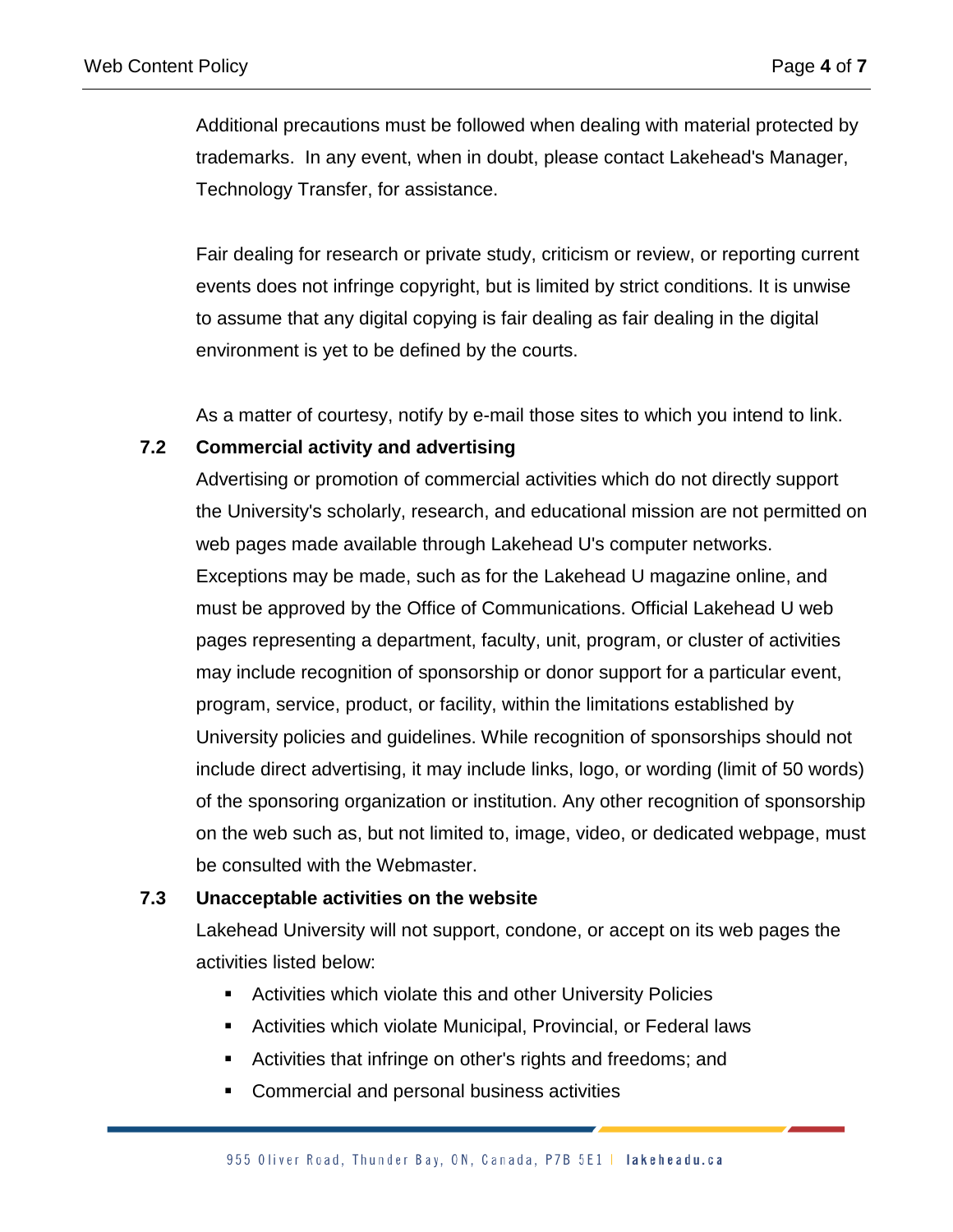This includes, but is not limited to:

- Advertisements, commercial activities, and personal business
- Displaying material containing nudity or pornographic material of any kind;
- Providing material that is offensive to the online community, including, but not limited to blatant expressions of bigotry, prejudice, racism, hatred, or profanity;
- Promoting or providing instructional information about illegal activities, or promoting physical harm or injury against any group or individual;
- Defaming any person or group;
- Promoting or soliciting for participation in multi-level marketing, pyramid schemes, or gambling;
- Conducting raffles or contests that require any type of entry fee;
- Displaying material that exploits children under 18 years of age;
- Using your page (or directory) as storage for remote loading or as a door or signpost to another homepage, whether inside or beyond Lakehead U;
- Using your page for acts of copyright, trademark, patent, trade secret, or other intellectual property infringement, including but not limited to offering pirated computer programs or links to such programs, information used to circumvent manufacturer-installed copy-protect devices, including serial or registration numbers for software programs, or any type of cracker utilities;
- Violating Internet standards for the purpose of promoting your website;
- Developing pages that consist of hyperlinks to content not allowed on Lakehead U network;
- Displaying content for someone other than yourself or Lakehead University or allowing your webpage or any Lakehead University webpage to be used by someone other than yourself or Lakehead University.

# **8. Failure to Comply with Policy**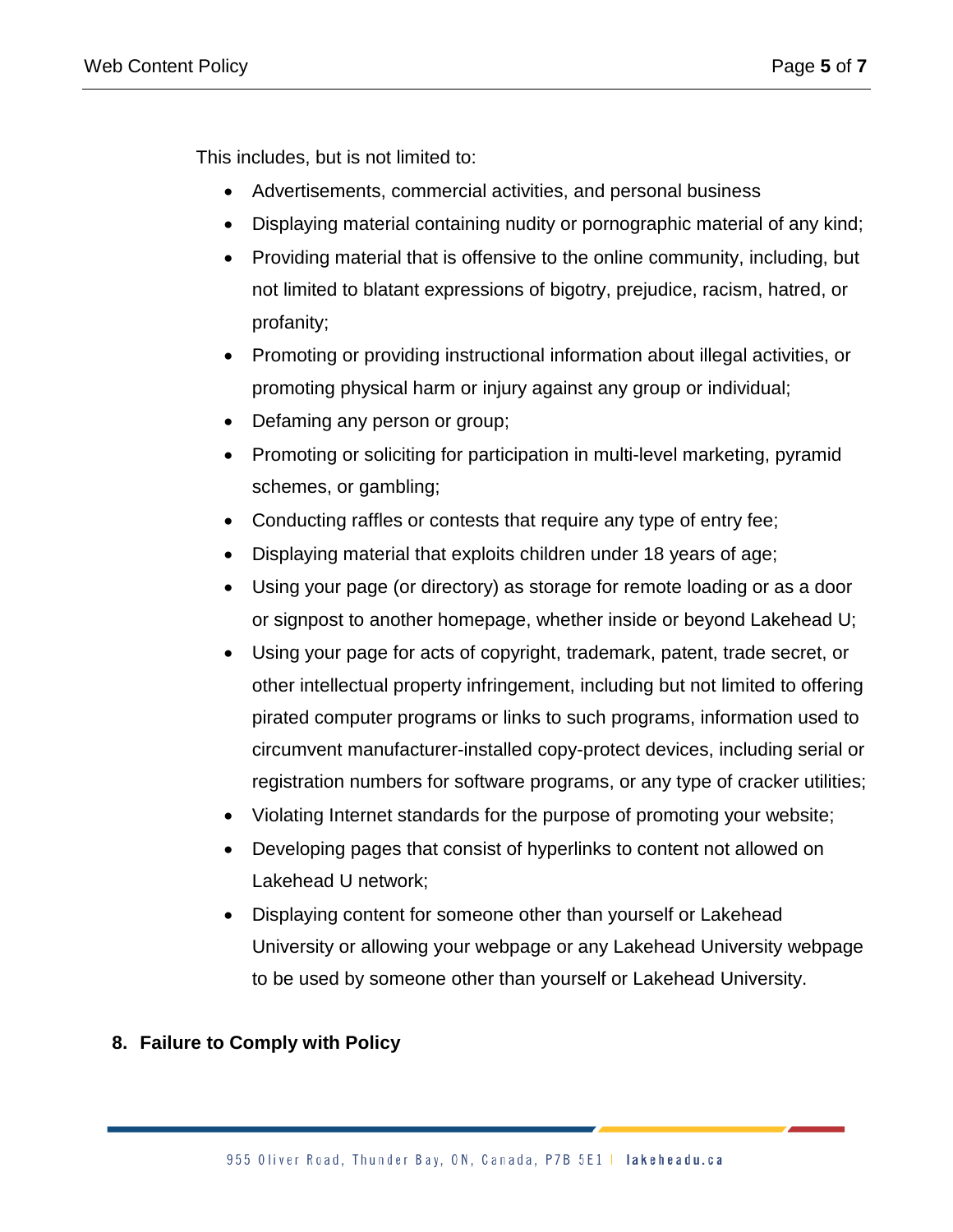Failure to comply may result in disabling network access until the offence has been corrected and the website/web page updated to comply with Lakehead U web policy, guidelines, and governing laws.

Repeated offences may result in a permanent termination of the server user account and/or revoked rights to use Lakehead U's network infrastructure.

In the event that Lakehead U receives a complaint or discovers that the contents of a website infringe intellectual property rights or otherwise is unlawful, Lakehead U will take steps that it believes to be appropriate under the circumstances, including, for example:

- 1. Suspend the site/server, or a portion of the site/server, immediately until the dispute is resolved;
- 2. Instruct the Account holder/server administrator to contact the complaining party to resolve the dispute;
- 3. Inform the complaining party of our actions and ask that party to work directly with the Account holder/server administrator. Note: All correspondence between the parties must also be sent to webmaster@lakeheadu.ca.

Lakehead U will, if necessary, take the following action based on the progress of the dispute:

- 1. If the Account holder/server administrator has not pursued resolution within 14 days of notification, the site/server, or portions of the site/server, will be permanently terminated;
- 2. If complaining party has not pursued resolution within 14 days of Account holder's or server administrator's response, the site/server, or portions of the site/server, will be re-activated;
- 3. If legal action is pending or the dispute is not settled, the site/server, or portions of the site/server, may remain suspended until resolution is reached and webmaster is notified by both parties as to the outcome;